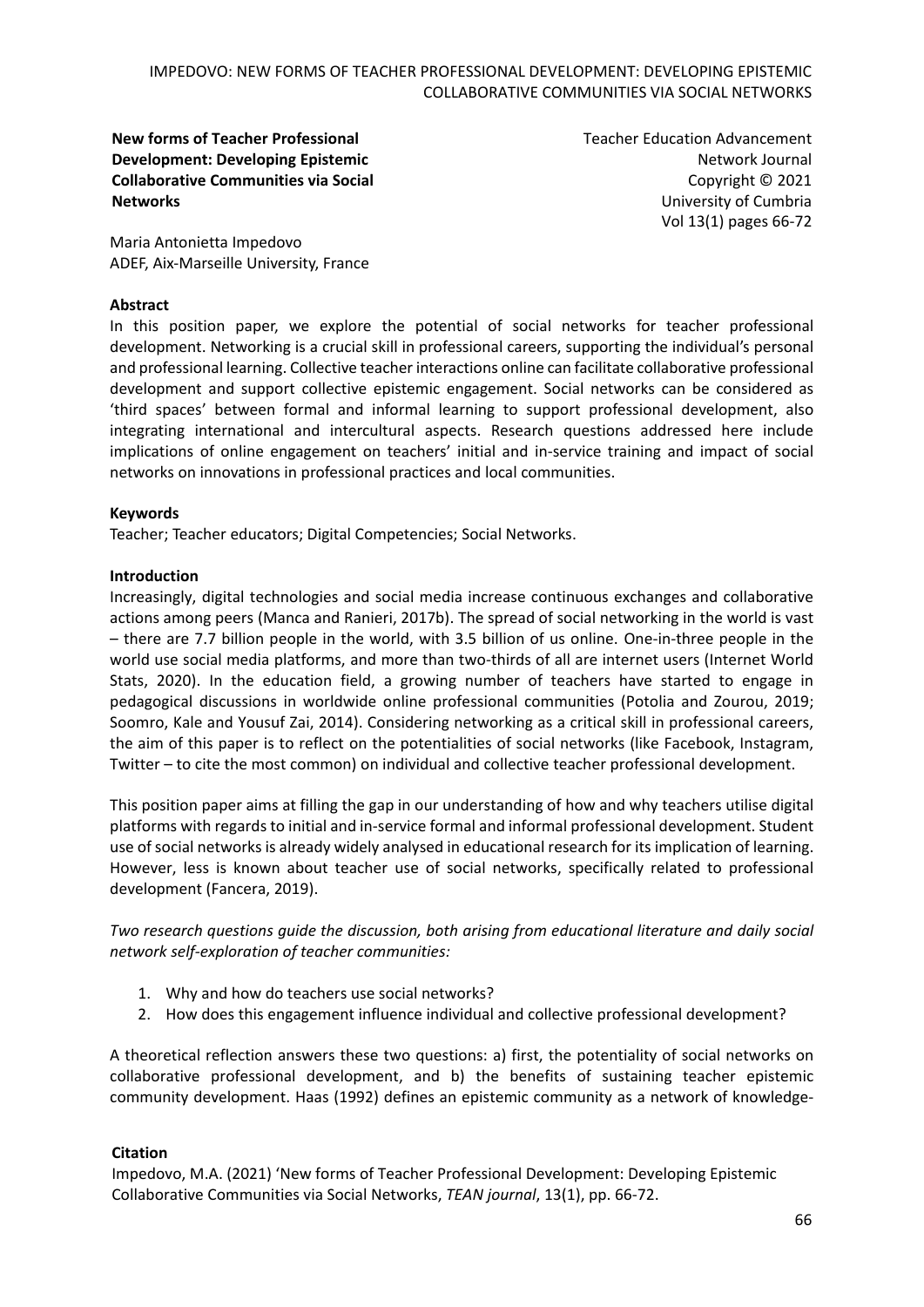based experts who represent together the problems they face, identify various solutions and assess the outcomes. In our case, teachers as experts in an epistemic community are engaged in sharing and building collective meaning about their own teaching experiences (Littlejohn, Milligan and Margaryan, (2012) to increase quality in education. In our conclusion we make some suggestions about a) the implications of teacher use of social networks for lifelong learning, and b) how teacher online engagement can be translated in pedagogical innovations.

## **Collaborative Professional Development in the Digital Landscape**

Teacher professional development becomes more complicated as global society changes (Littlejohn and Hood, 2017). Indeed, as is also true in many other fields, professional development has become a critical dimension of supporting growing specialisation and agile transformation of services. Today, society deals with new challenges due to its so-called fluidity: the invasion of technology (Ludvigsen et al., 2019) or biological disease such as the Covid-19 pandemic. Consequently, future workers have to be equipped with new skills. According to Simons and Ruijters' (2004) three-stage model of professional learning, in this changing context teachers and teacher educators must: 1) elaborate work competencies theoretically and in practice, 2) expand theoretical knowledge and insights by learning explicitly from and through research, and 3) externalise practical and theoretical insights, which means contributing to the development of the profession, the team and organisational learning. Teacher quality has a direct impact on teacher training quality, because teachers model their roles on what they see and learn during training (Biesta, 2020).

Recent professional development literature stresses the role of collaboration whilst also noting the increasing interconnective but fragile nature of global society (Mora-Ruano et al., 2019). Partnership can structure mutual enrichment and trigger processes of negotiation, shared goals, resources and new modalities of action (van As, 2018). Collaboration (derived from the Latin word for "working together") implies a sharing of tasks, an explicit intention to "add value" to create something new or different through a deliberate and structured collaborative process, in contrast to a simple exchange of information or execution of instructions. Technology, used in online communications and social networks for example, strengthens the potential of collaboration (Vangrieken et al., 2017).

Educational researchers have therefore started to explore the impact of teachers' active engagement and participation in social media and online professional communities for professional learning (Maciá and García, 2016). The authors assume that teacher discussion on social media could be favourable for discovering, discussing and suggesting methodologies, tools and solutions already experimented by peers, leading to innovation. In the following section, we explore the concept of networked communities of practice as a conceptual tool useful to our discussion.

# **Digital Networked Community of Practice**

The concept of a networked community of practice (Wenger-Traynor et al., 2015) offers a relevant perspective to analyse social network potentiality for professionals. Groups build professional networks through digital tools - such as social media, websites, blogs, and other online collaborative spaces. The networked communities contribute to mixing formal and informal learning and enhancing professional growth.

The perspective is rooted in the social views of practices (Brown, Collins and Duguid, 1989). The term 'practice' represents the activity that connects individuals in their networks and that can also be sustained by technological environments (Wenger, McDermott and Snyder, 2002). A network of practices implies a set of individuals who are connected through social relationships, regardless of whether these relationships are strong or weak.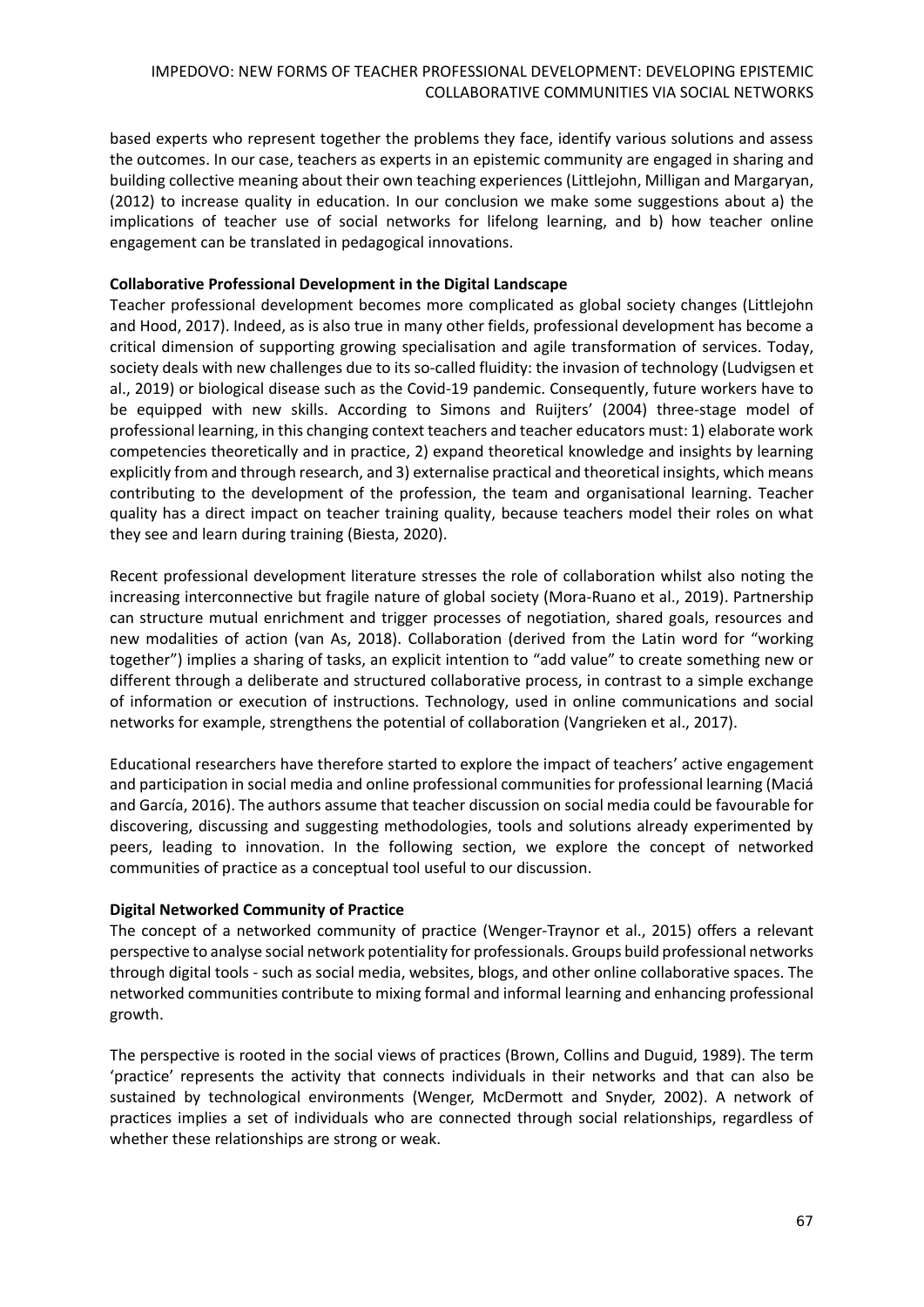The concept of a networked community of practice stresses the centrality of the relationships, personal interactions, and connections among individuals who share information, helpful resources, and contribute to their own individual and collective personal and professional growth. If mediated by digital tools, the online community creates, supports and grows spaces where learning could show potential, both for people and institutions (for an example of a blended learning community of teacher educators between European and Asiatic countries, see Impedovo and Khatoon, 2016).

Potentially, this collaborative engagement could develop new knowledge and meaning, finding solutions to real problems. The participant becomes a member of a knowledge-sharing community (Impedovo, Ligorio and Law, 2012). Eaton and Pasquini (2020) detail a longitudinal study of seven years about how networked communities of practice scaffold professional learning and development of postsecondary educators. Findings centre on the organic, participatory nature of the community, the shared leadership structure, and the dual nature of online and offline relationships as impacted in the networked communities of practice.

In the next section, we explore the use of the social networks by teachers.

### **Teachers on Social Network Platforms**

Generally, social media (like blogs, wikis, multimedia platforms) refers to a wide range of applications that enable users to create, share, comment and discuss digital content. Tess (2013) includes under the definition of social media landscape the social networking sites, blogs, wikis and multimedia platforms. The spread of social network in the world is vast – there are 7.7 billion people in the world, with 3.5 billion of us online. One-in-three people in the world and more than two-thirds of all internet users (Digital Report 2020) use social media platforms.

Manca and Ranieri (2017a) show how social media and social networking sites are emerging as places in which to cultivate different forms of social capital (Bourdieu, 1986). Social capital has both bridging and bonding dimension. The 'bridging' dimension is expressed between communities, and it is commonly composed of weak and occasional ties. The 'bonding' dimension is expressed inside a community, with more robust and consistent relations. Both bridging and bonding connections have a positive role within communities of individuals in so far as they facilitate coordination and cooperation for mutual benefit, including the exchange of resources and building personal and professional relationships, with also implications for psychological well-being (Ellison, Steinfield and Lampe, 2011). Professionals widely use social networks such as Twitter, Facebook, Instagram and Snapchat. For example, social networks like Facebook that were primarily conceived for socialisation have now become oriented towards professional use, a phenomenon called professional Facebooking (Manca and Ranieri, 2017a). Online professional communities are believed to have considerable potential for professional learning (Choo et al., 2015).

The literature suggests that the current generation of teachers is becoming engaged in social media (Macià and García, 2016; Manca and Ranieri, 2017a). It is possible to find different communities of teachers and learners on social networks, through the use of groups on Facebook or following hashtags on Twitter, from primary (5-11 year-old learners) to secondary school learners (11-16 year-old learners) and teachers alike. Their online engagement is expressed in various forms, from searching appropriate and tailored pedagogical resources to exploring technological innovations and receiving feedback and updates about shared stressful situations as revealed during the Covid-19 pandemic. Through social media communities, teachers are engaged in collegial discussions and share experiences related to their profession, with personal interpretations anchored to local perspectives. So, the main benefits of social media for teacher professional development are the sharing of resources and ideas (Fox and Bird, 2017) and the facilitating of knowledge exchange (Ranieri, 2019).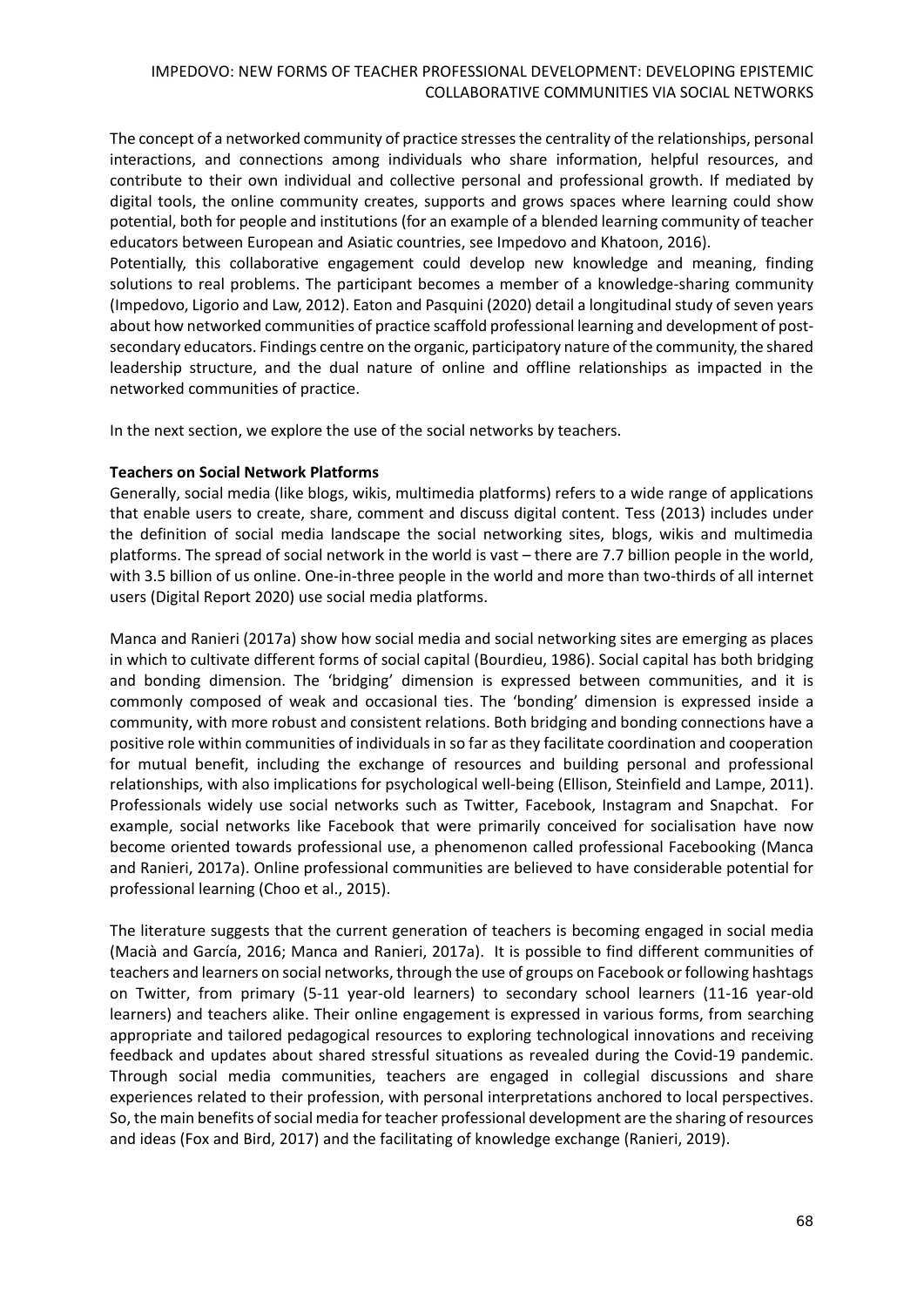The centrality of the information exchange in social networks leads us to introduce the concept of epistemic collaborative communities, which will be explained in the next section.

## *Toward Epistemic Collaborative Communities*

As seen in the introduction, Haas (1992) defines an epistemic community as a network of knowledgebased experts who address problems together, identify various solutions, and assess the outcomes. Through active engagement in online professional communities, teachers can build epistemic communities with other teachers, activating connections and facilitating beneficial learning and knowledge sharing. Social network interactions show us that the sharing can be superficial and oriented only to the exchange of information and resources, or more engaged in reflexive practices, social presence and critical reading to generate new knowledge.

Teachers can experience a form of serendipitous meaning-making between learning and knowledge sharing (Saadatmand and Kumpulainen, 2013). This epistemic process(Elgin, 2013) can be experienced inside the community. The epistemic dimension is reached through a continuous, active and reflective exploration of an idea, digital resources and online exchanges in posts. So, online teacher engagement opens a 'charting of collective knowledge' (Littlejohn, Milligan and Margaryan, 2012), which helps individuals to connect with the collective and improve their professional development.

### **Discussion**

This paper discusses how professional development via social networks and social media can be nourished by an intense exchange of information and the growing connections among people, knowledge, and communities (McIntyre, 2012). Understanding how to maximise the potential of connecting via social networks with other communities of teachers remains a significant challenge.

## *Three main reflections emerge from our discussion:*

- a. Informal learning via social networks and social media can fill the gap in the increasing need for quality in initial and in-service teacher professional development. For this reason, an indepth analysis of professional development facilitated by social network engagement could be considered interesting for the formal teacher training institutions. For example, a teacher training institution can assess the needs, topics, interests, and main issues raised by teachers in online communities and use this analysis to adjust their training offers. Indeed, formal teacher training is often not in line with the needs, expectations or practical temporal and spatial constraints in the field. For example, according to the TALIS 2018 results, participation in continuous formal teacher professional development is markedly low in France (83%). Among possible barriers that could explain this low formal training engagement, teachers in France report the lack of incentives (47%), conflicts with work schedule (45%) or lack of time due to family responsibilities (45%), but also the absence of relevant offers (40%). Developing a 'walkway' between formal and informal professional developing could be considered in future analysis.
- b. Professional development via social networks has to be scaffolded and supported to make possible a full appropriation of competences by the teachers. In the same way, there is a need to scaffold and sustain the introduction of innovations from the online to the local community, like the classroom, or the extended local educational institution.
- c. Analysing professional development via social networks can help us understand its evolution and the dynamics of co-creating collective knowledge.

These three points show how social networks play the role of 'third spaces'. Social networks can be an intermediary between formal teacher training (initial and in-service teacher training, often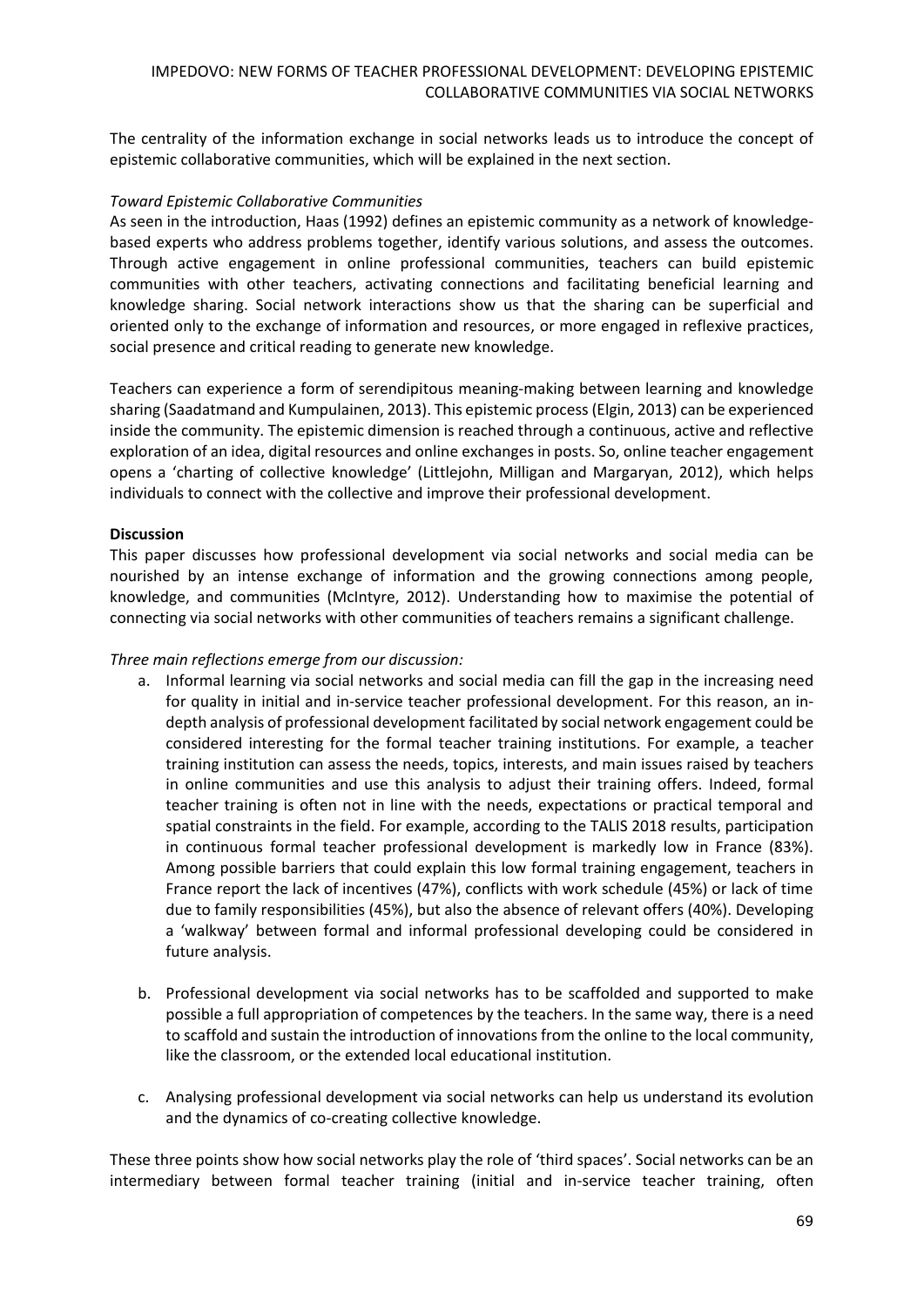characterised by high administrative costs and formalities) and daily ludic and free experiences. Social networks have the potential to combine reflections and resource creation with the ludic dimension, flexible time and a range of exchanges. However, teachers have to be aware of privacy issues which can arise quickly.

Finally, we can consider that teachers connected with others online have the opportunity to 'escape' from the local professional community, experiencing symmetric and less hierarchical experiences with colleagues. The borderless exchange via online social platforms has the potential to contribute to increased shared professionalism (Snoek et al., 2011). At the same time, the online communities can go beyond the national ones, in a possible international exchange with other cultures and traditions in teaching and learning. Online community engagement will allow teachers to accept external collaboration beyond local borders, incorporate new perspectives and competencies necessary to face new challenges (Nerantzi, 2018). So, teachers could feel part of an extended worldwide community with the same issues and challenges.

In conclusion, the reflections developed in this paper argue for an increased openness and crossinstitutional collaboration between persons and institutions, linking formal and informal learning. Further reflections are necessary on how to take advantage of informal networking and engagement to further develop quality in teacher training.

### **References**

- Biesta, G. (2020) 'What constitutes the good of education? Reflections on the possibility of educational critique', *Educational Philosophy and Theory*, 53(10), pp. 1023-1027. doi: 10.1080/00131857.2020.1723468 (Accessed: 28 July 2021).
- Bourdieu, P. (1986) 'Habitus, code et codification', *Actes de la recherche en sciences sociales, 64*(1), pp.40-44.
- Brown, J.S., Collins, A. and Duguid, P. (1989) 'Situated cognition and the culture of learning', *Educational Researcher, 18*(1), pp. 32–42.
- Choo, E.K., Ranney, M.L., Chan, T.M., Trueger, N.S., Walsh, A.E., Tegtmeyer, K., and Carroll, C.L. (2015) 'Twitter as a tool for communication and knowledge exchange in academic medicine: A guide for sceptics and novices', *Medical Teacher, 37*(5), pp. 411–416.
- Eaton, P. W. and Pasquini, L. A. (2020) 'Networked practices in higher education: A netnography of the# acadv chat community', *The Internet and Higher Education, 45*, 100723, pp. 1-10. Available at:<https://doi.org/10.1016/j.iheduc.2019.100723> (Accessed: 29 July 2021).
- Ellison, N. B., Steinfield, C. and Lampe, C. (2011) 'Connection strategies: Social capital implications of Facebook-enabled communication practices', *New media & society, 13*(6), pp. 873-892.
- Elgin, C. Z. (2013) 'Epistemic agency', *Theory and Research in Education,* 11, pp. 135– 140.
- Fancera, S. F. (2019) 'School leadership for professional development: the role of social media and networks',*Professional Development in Education',* 46(4), pp. 664-676. doi: 10.1080/19415257.2019.1629615 (Accessed: 29 July 2021).
- Fox, A. and Bird, T. (2017) '# any use? What do we know about how teachers and doctors learn through social media use?', *Qwerty-Open and Interdisciplinary Journal of Technology, Culture and Education,* 12(2), pp. 64-87.
- Haas, P. (1992) 'Introduction: epistemic communities and international policy coordination', *International Organization. Cambridge Journals,* 46(1), pp. 1–35.
- Impedovo, M. A., Khatoon, Malik, S. (2016) 'Becoming a reflective in-service teacher: Role of research attitude', *Australian Journal of Teacher Education, 41*(1), pp. 100-112.
- Impedovo, M. A., Ligorio, M. B. and Law, EHF (2012) 'A method for the Analysis of Interaction in an Online Learning Community', *Qwerty,* 2(1), pp.39-59.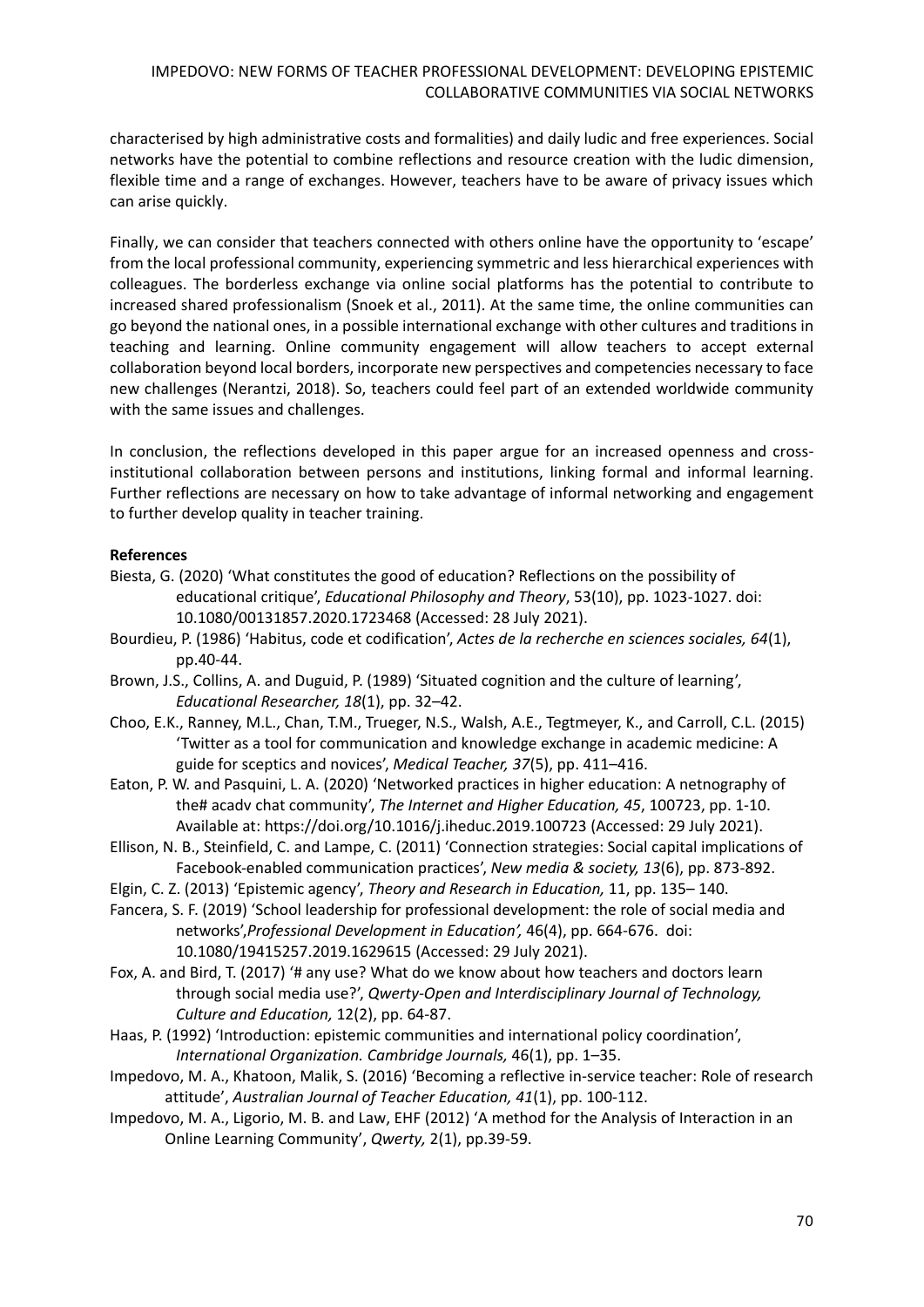- Littlejohn, A. and Hood, N. (2017) 'How educators build knowledge and expand their practice: The case of open education resources', *British Journal of Educational Technology,* 48(2), pp. 499- 510.
- Littlejohn, A., Milligan, C. and Margaryan, A. (2012) 'Charting collective knowledge: Supporting selfregulated learning in the workplace', *Journal of Workplace Learning,* 24(3), pp. 226-238.
- Ludvigsen, S. R., Lund, A., Rasmussen, I. and Säljö, R. (2010) *Learning across sites: New tools, infrastructures and practices.* London: Routledge.
- Macià, M. and García, I. (2016) 'Informal online communities and networks as a source of teacher professional development: *A review', Teaching and Teacher Education, 55*, pp. 291-307.
- Manca, S. and Ranieri, M. (2016) 'Is Facebook still a suitable technology-enhanced learning environment? An updated critical review of the literature from 2012 to 2015', *Journal of Computer Assisted Learning, 32*, pp. 503–528.
- Manca, S. and Ranieri, M. (2017a) 'Implications of social network sites for teaching and learning. Where we are and where we want to go', *Education and Information Technologies,* 22(2), pp. 605-622.
- Manca, S. and Ranieri, M. (2017b) 'Networked scholarship and motivations for social media use in scholarly communication', *International review of research in open and distributed learning,*  18(2), pp. 123-138.
- McIntyre, S. (2012). Exploring a Rhizomic Model for the Design and Dissemination of Professional Development in Online Teaching. *ICEL*, pp. 492-501.
- Miniwatts Marketing Group (2021) Internet World Stats Web Site Directory Internet World Stats, 2020. Available at: https://www.internetworldstats.com/stats.htm. (accessed 29 July 2021).
- Mora-Ruano, J. G., Heine, J. H. and Gebhardt, M. (2019) 'Does Teacher Collaboration Improve Student Achievement? Analysis of the German PISA 2012 Sample', *Frontiers in Education, 4*, pp. 85.
- Nerantzi, C. (2019) 'The design of an empirical cross-boundary collaborative open learning framework', *Open Praxis,* 10(4), pp. 325-341.
- OECD (2018) TALIS 2018. Results (Volume 1) Teachers and School Leaders as Lifelong Learners. 19 June. Available at: http://www.oecd.org/education/talis-2018-results-volume-i-1d0bc92aen.htm (Accessed: 29 July 2021).
- Potolia, A. and Zourou, K. (2019) 'Approches réflexives sur l'accompagnement pédagogique au sein d'une communauté web 2.0 d'apprenants de langues. Quels apports et limites pour les enseignants de langue? Distances et médiations des savoirs', *Distance and Mediation of Knowledge,* 26. Available at[: https://journals.openedition.org/dms/3639](https://journals.openedition.org/dms/3639) (Accessed: 27 July 2021).
- Ranieri, M. (2019) 'Professional development in the digital age. Benefits and constraints of social media for lifelong learning', *Form@re,* 19(2), pp. 178-192.
- Saadatmand, M. and Kumpulainen, K. (2013) 'Content aggregation and knowledge sharing in a personal learning environment: Serendipity in open online networks', *International Journal of Emerging Technologies in Learning (iJET), 8,* pp. 70-77.
- Simons, P. R. J. and Ruijters, M. C. (2004) Learning professionals: Towards an integrated model, in Boshuizen, H. P.A. and Bromme, R.G.H. (eds.) *Professional Learning:* Ga*ps and transitions on the way from novice to expert.* Dordrecht: Springer. pp. 207-229.
- Snoek, M., Swennen, A. and van der Klink, M. (2011) 'The quality of teacher-educators in the European policy debate: actions and measures to improve the professionalism of teacher educators', *Professional development in education,* 37(5), pp. 651–664.
- Soomro, K. A., Kale, U. and Yousuf Zai, S. (2014) 'Pre-service teachers' and teacher educators' experiences and attitudes toward using social networking sites for collaborative learning', *Educational Media International,* 51(4), pp. 278-294.
- Tess, P.A. (2013) 'The role of social media in higher education classes (real and virtual): A literature review', *Computers in Human Behavior,* 29(5), pp. A60-A68.